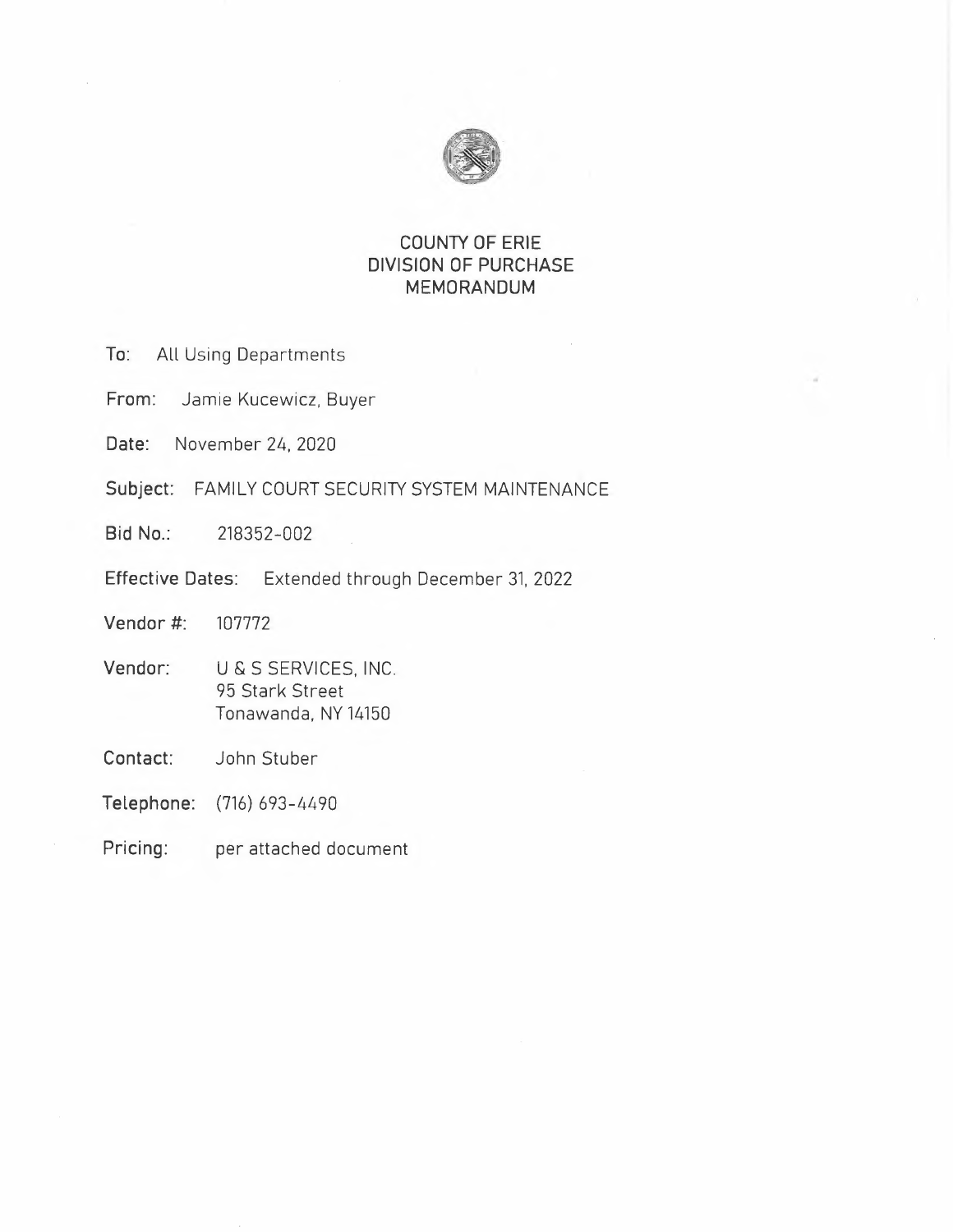

# COUNTY OF ERIE **MARK C. POLONCARZ**  COUNTY EXECUTIVE

**DIVISION OF PURCHASE**  VALLIE **M.** FERRARACCIO **DIRECTOR** 

October 27, 2020

U&S Services, Inc. 95 Stark Street Tonawanda, NY 14150 Attn: John Stuber

## **Re: Bid #218352-002 - "Family Court Security System Maintenance"**

Dear Mr. Stuber:

The County of Erie wishes to extend this agreement for an additional contract period, through December 31, 2022, under the same prices, terms and conditions as the original agreement.

Extension is provided for per paragraph 26, Page 5 of 6 of the "Instructions to Bidders". This offer is for your immediate consideration and acceptance. Please indicate below whether you agree to extend or do not wish to extend. Please respond **within seven days upon receipt of this request.** 

After approval and execution by the County, a fully signed copy will be returned to you for your files.

Yes, I agree to extend \_\_\_\_\_ No, I do not wish to extend U+S SERVICES, INC. Company Name: Representative (Please print):  $\sqrt{\partial h}N$  *STVBER*, Title: *V.P. SALES* Date:  $\overline{\phantom{a}}$ Signature: Sincerely, James D. Kucewicz allie M. Ferraraccio Buyer Director of Purchase<br>  $\sqrt{2}$  $\frac{1}{\sqrt{2}}$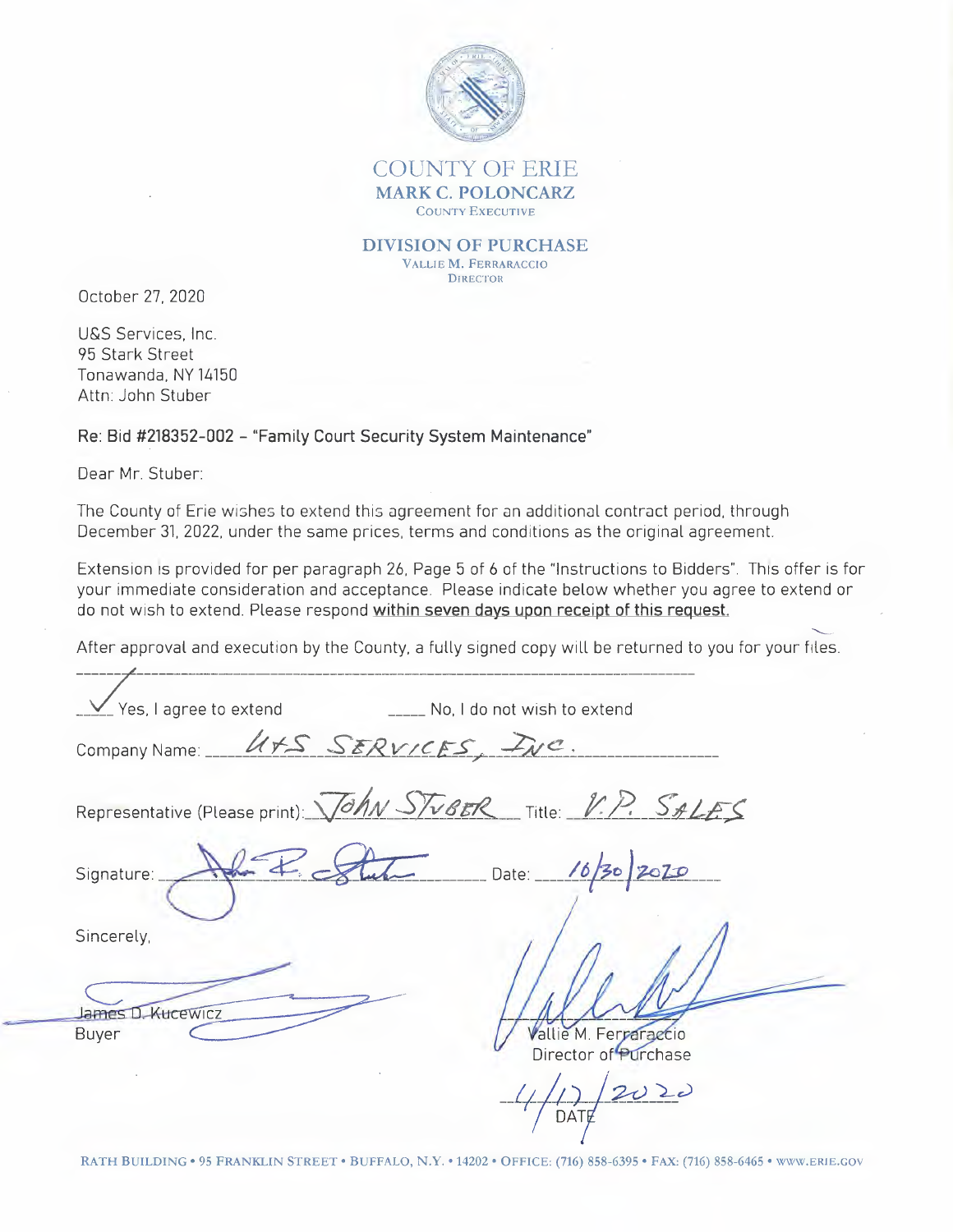EXHIBIT "F"





#### DIVISION OF PURCHASE

## **STANDARD AGREEMENT**

This AGREEMENT, made as of the 27<sup>th</sup> DAY OF DECEMBER, 2018

by and between U&S SERVICES, INC.

of 95 STARK STREET, TONAWANDA, NY 14150

herein after referred to as the Contractor, and the County of Erie, a municipal corporation of the State of New York, hereinafter referred to as the County:

WHEREAS, in accordance with public open competitive bidding, sealed proposals were received and publicly opened by the County of Erie, Division of Purchase

on DECEMBER 19, 2018 at 11:00AM

for: FAMILY COURT SECURITY SYSTEM MAINTENANCE

WHEREAS, the bid of the Contractor submitted in accordance therewith, the sum of \$76,710.00, was the lowest responsible bid submitted; and

WHEREAS, a contract is hereby awarded to the Contractor by the County, in accordance with the provisions therein contained; and

WHEREAS, the Notice to Bidders and Specifications make provisions for entering into a proper and suitable contract in connection therewith;

NOW, therefore, the Contractor does hereby for its heirs, executors, administrators and successors agree with the County of Erie that, the Contractor shall for the consideration mentioned, and in the manner set forth in Accepted Invitation to Bid No. 218352-002 , Specifications and Provisions of Law annexed hereto and forming a part of this contract. furnish the equipment and materials and perform the work and services described in the Accepted Bid for the above sum.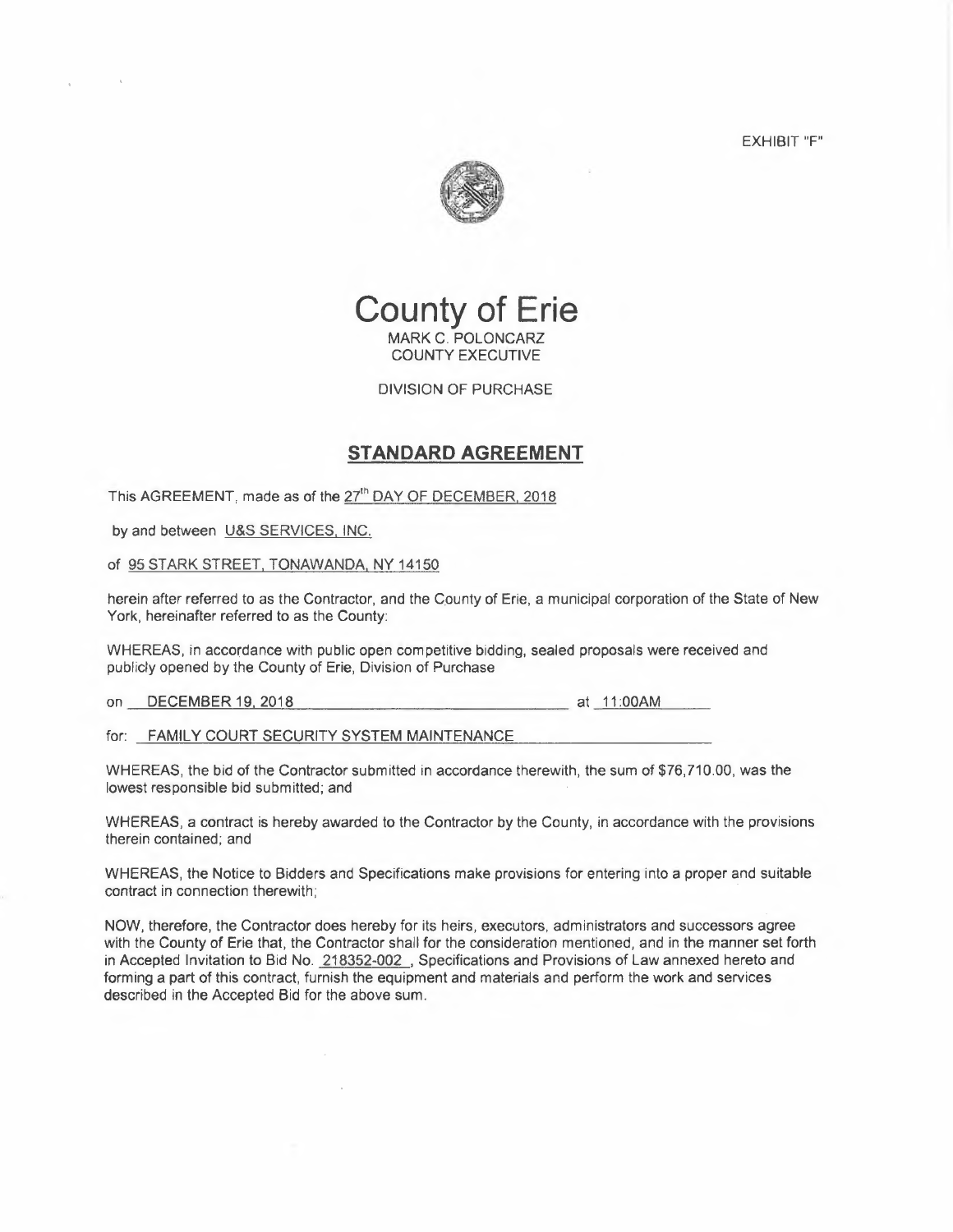paid monthly upon presentation of invoices. Upon delivery, completion and approval of the work, as per specifications.

Please refer to the Invitation to Bid (Page 1) and the Instructions to Bidders which are part of this agreement.

IN WITNESS THEREOF, the parties hereto have hereunto set their hands and seals the day and year first above written.

COUNTY OF ERIE CONTRACTOR: U&S SERVICES, INC.

by  $\overline{\phantom{a}}$ Director of Purchase

Date and the second part of the second second second second second second second second second second second second second second second second second second second second second second second second second second second s

CONTRACTOR: <u>USS SERVICES, INC.</u><br>by John Free Bluten by John 5, Ellebra<br>Title VP- sales

APPROVED AS TO FORM

Assistant County Attorney County of Erie, New York

Date \_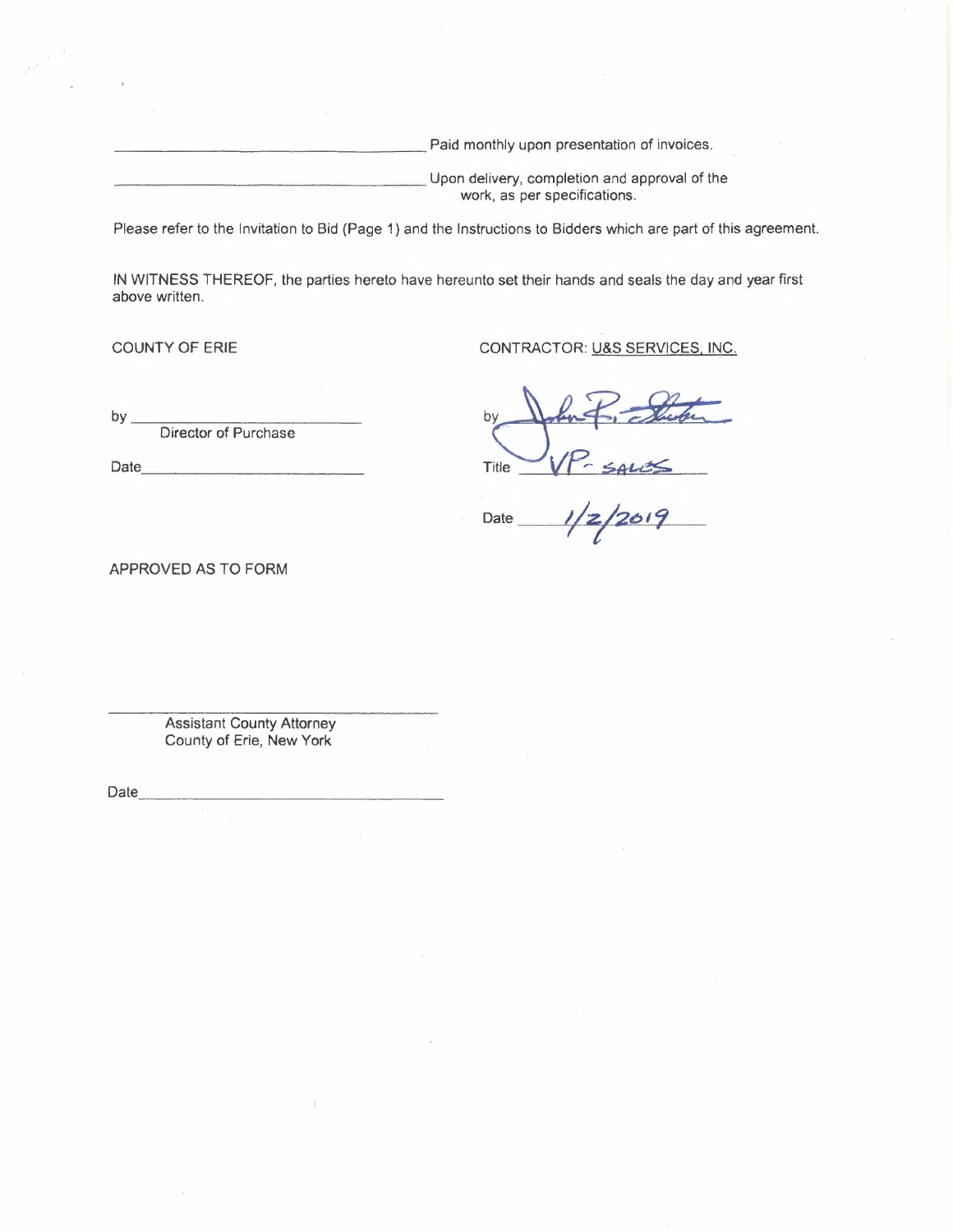

## **COUNTY OF ERIE MARK C. POLONCARZ COUNTY EXECUTIVE DIVISION OF PURCHASE INVITATION TO BID**

Bids, as stated below, will be received and publicly opened by the Division of Purchase in accordance with the attached specifications. FAX bids are unacceptable. Bids must be submitted in a sealed envelope to:

> County of Erie Division of Purchase Attention: JAMES D. KUCEWICZ, BUYER (716) 858-6336 95 Franklin Street, Room 1254 Buffalo, New York 14202-3967

#### **NOTE: Lower left hand corner of envelope MUST indicate the following:**

| BID NUMBER:   | 218352-002               |                |
|---------------|--------------------------|----------------|
| OPENING DATE: | <b>DECEMBER 19, 2018</b> | TIME: 11:00 AM |

FOR: FAMILY COURT SECURITY SYSTEM MAINTENANCE

### NAME OF BIDDER: **U&S Services, Inc., 95 Stark Street, Tonawanda, NY 14150**

If you are submitting other Invitations to Bid, each bid must be enclosed in a separate envelope.

Following EXHIBITS are attached to and made a part of the bid specifications, and part of any agreement entered into pursuant to this Invitation to Bid:

- EXHIBIT "A" Assignment of Public Contracts
- $\chi$ EXHIBIT "B" - Purchases by Other Local Governments or Special Districts
- EXHIBIT "C" Construction/Reconstruction Contracts
- EXHIBIT "D" Bid Bond (Formal Bid)
- EXHIBIT "E" Bid Bond (Informal Bid)  $N/A$
- EXHIBIT "EP" Equal Pay Certification
- EXHIBIT "F" Standard Agreement
- EXHIBIT "G" Non-Collusive Bidding Certification  $\mathsf{X}$
- $\overline{X}$ EXHIBIT "H" - MBE/ WBE Commitment
- EXHIBIT "IC" Insurance CLASSIFICATION "A"
- EXHIBIT "P" & EXHIBIT "PSI" Performance Bond
- EXHIBIT "PW" NYS Prevailing Wage
- EXHIBIT "Q" Confined Space Program Certification

(Rev. 1/00)

 $\sim$  .

ERIE COUNTY OFFICE BUILDING, 95 FRANKLIN STREET, BUFFALO, NEW YORK 14202 (716) 858-6336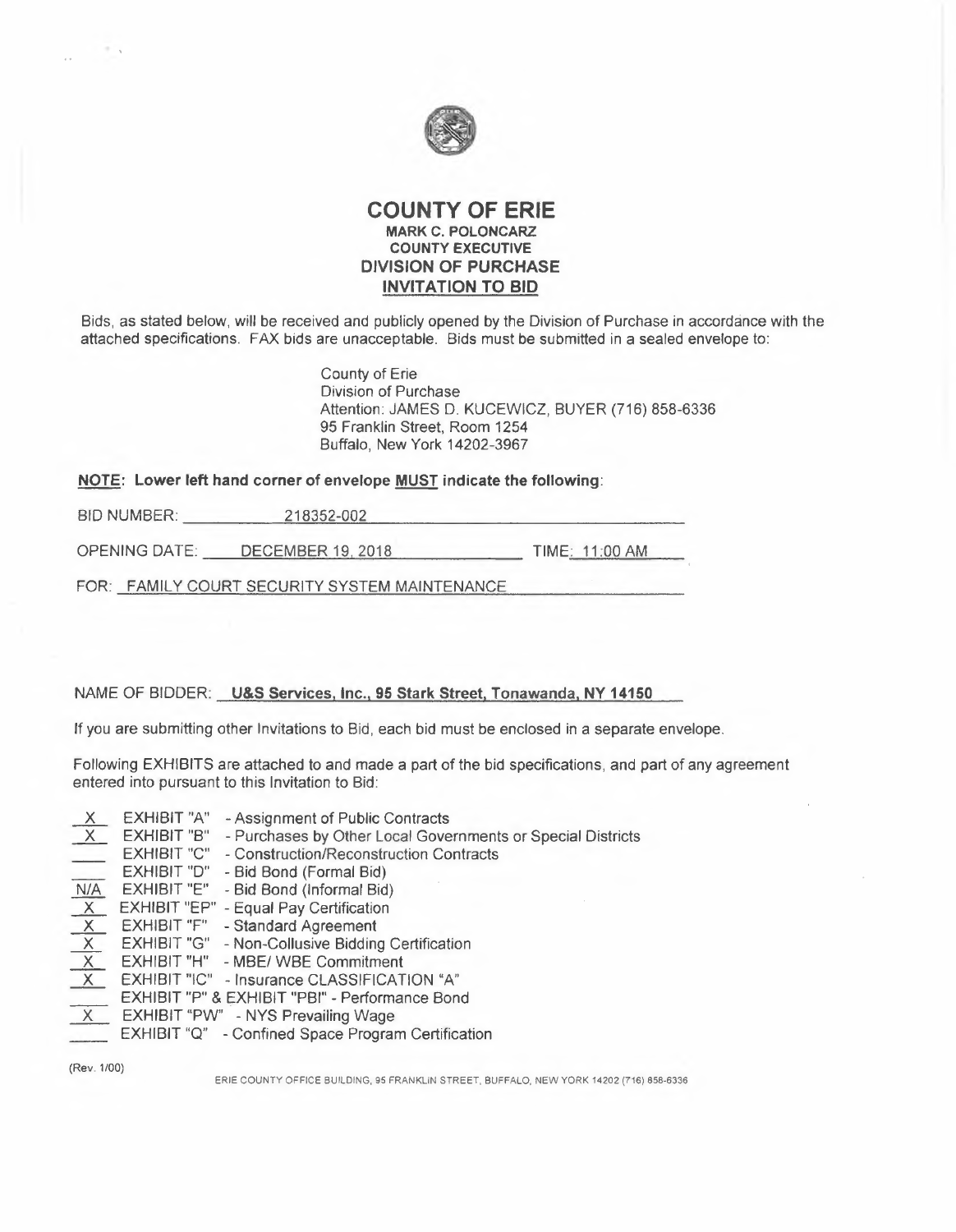# **County of Erie DIVISION OF PURCHASE NON-COLLUSIVE BIDDING CERTIFICATION**

By submission of this bid, each bidder and each person signing on behalf of any bidder certifies, and in the case of a joint bid each party thereto certifies as to its own organization, under penalty of perjury, that to the best of his knowledge and belief:

(1) the prices in this bid have been arrived at independently without collusion, consultation, communication, or agreement, for the purpose of restricting competition, as to any matter relating to such prices with any other bidder or any competitor;

(2) unless otherwise required by law, the prices which have been quoted in this bid have not been knowingly disclosed by the bidder and will not knowingly be disclosed by the bidder prior to opening, directly or indirectly, to any other bidder or to any competitor; and

(3) no attempt has been made or will be made by the bidder to induce any other person, partnership or corporation to submit or not to submit a bid for the purpose of restricting competition.

**NOTICE** 

(Penal Law, Section 210.45)

IT IS A CRIME, PUNISHABLE AS A CLASS A MISDEMEANOR UNDER THE LAWS OF THE STATE OF NEW YORK, FOR A PERSON, IN AND BY A WRITTEN INSTRUMENT, TO KNOWINGLY MAKE A FALSE STATEMENT, OR TO MAKE A FALSE STATEMENT, OR TO MAKE A STATEMENT WHICH SUCH PERSON DOES NOT BELIEVE TO BE TRUE.

#### **BID NOT ACCEPTABLE WITHOUT FOLLOWING CERTIFICATION:**

Affirmed under penalty of perjury this **19th** day of **December, 2018** 

TERMS **Quarterly in arrears** DELIVERY DATE AT DESTINATION **January 1, 2019** 

FIRM NAME **U&S Services, Inc.** 

ADDRESS **95 Stark Street, Tonawanda, NY** 

|                                                | ZIP 14150                   |
|------------------------------------------------|-----------------------------|
| AUTHORIZED SIGNATURE                           |                             |
| TYPED NAME OF AUTHORIZED SIGNATURE John Stuber |                             |
| <b>TITLE Vice President, Sales</b>             | TELEPHONE NO. (716)693-4490 |

(Rev.1/2000)

ERIE COUNTY OFFICE BUILDING, 95 FRANKLIN STREET, BUFFALO, NEW YORK 14202 (716) 858-6336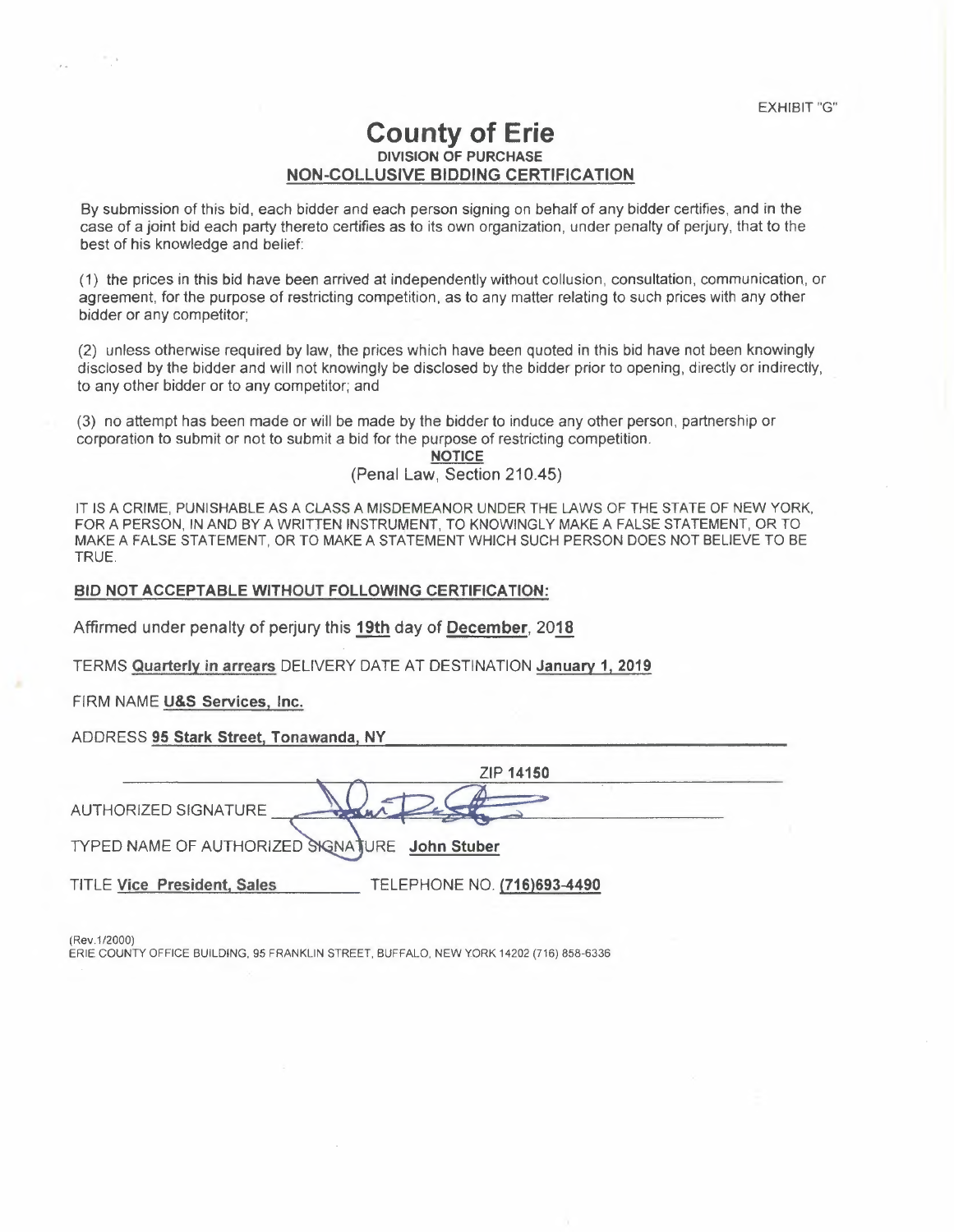# County of Erie **DIVISION OF PURCHASE BID SPECIFICATIONS**

BID NO. 218352-002

Ship to: County of Erie Attention: Address:

 $\mathcal{F}_{\mathcal{A}}$ 

 $\bar{\epsilon}$  .

Ship Via: Most Economical Date Required at Destination: As Required

| <b>ITE</b><br>M<br>NO. | QUA<br>CATALOG NO./DESCRIPTION<br>U<br>$N-$<br>M<br>TITY |  | <b>TOTAL</b><br>PRICE                                                  |  |
|------------------------|----------------------------------------------------------|--|------------------------------------------------------------------------|--|
|                        | $\epsilon$                                               |  | Vendor to provide maintenance for the building security system at the  |  |
|                        |                                                          |  | Erie County Family Court Building, 1 Niagara Square, Buffalo, NY 14202 |  |
|                        |                                                          |  | per the attached specifications.                                       |  |
|                        |                                                          |  |                                                                        |  |
|                        |                                                          |  | Term of the contract will be January 1, 2019 - December 31, 2020.      |  |
|                        |                                                          |  |                                                                        |  |
|                        |                                                          |  | Please provide pricing in Article IV of the specifications.            |  |
|                        |                                                          |  |                                                                        |  |
|                        |                                                          |  | For questions in regard to the specifications of this bid,             |  |
|                        |                                                          |  | please contact Earl Zeeb at (716) 858-4991.                            |  |
|                        |                                                          |  |                                                                        |  |

**NOTE:** Bid results cannot be given over the phone. All requests

for bid results should be submitted in writing or faxed to: **ERIE COUNTY DIVISION OF PURCHASE**  Freedom of Information Officer 95 Franklin Street, Rm. 1254 Buffalo, **NY** 14202 FAX#: **716/858-6465** 

#### **NAME OF BIDDER U&S Services, Inc., 95 Stark Street, Tonawanda, NY 14150**

(Rev. 9/95) ERIE COUNTY OFFICE BUILDING, 95 FRANKLIN STREET, BUFFALO, NEW YORK 14202 (716) 858-6395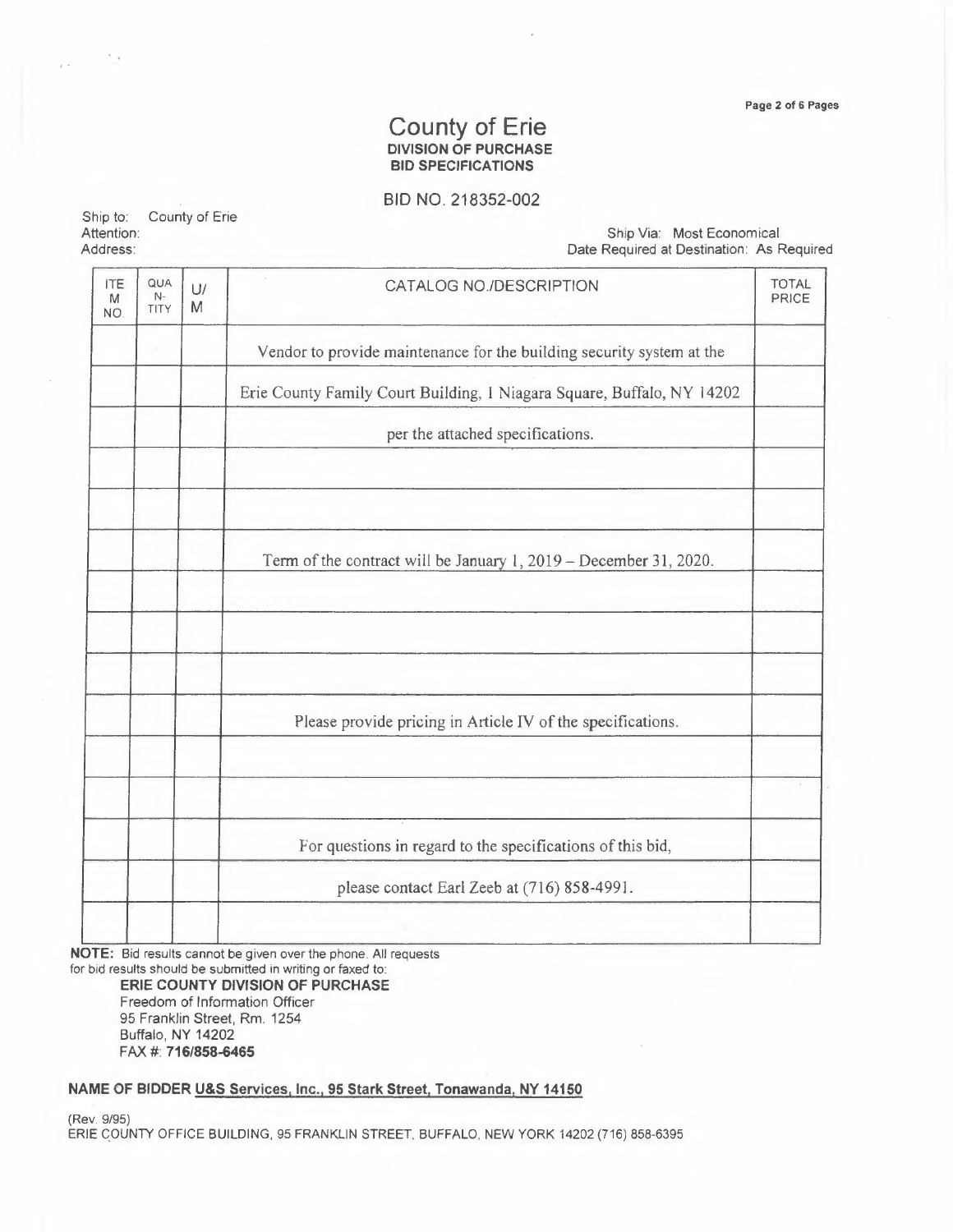### SPECIFICATIONS

This will be a two-year contract to cover the period January 1, 2019 - December 31, 2020.

### ARTICLE I - General Information

 $\mathcal{I}^{\mathcal{I}}$  .

1001 - The Buildings and Grounds Division requires a maintenance contract for the Building Security System at the Erie County Family Court Building. This will be a two-year agreement, renewable at the end of the term if desired by Erie County. The security system resides on a single workstation, for command and control. Any services to system must be performed by factory certified technicians to ensure the integrity and listings of system is maintained. The contractor assumes all associated liabilities and risks when performing maintenance on the integrated system.

1002 - The Erie County Family Court Building security system is tied into the Erie County Emergency Information Control Network (EICN). **The contractor assumes all risks and liabilities on the EICN when servicing the system.** All upgrades to the security system shall be compatible with the EICN.

1003 - The outlined services shall include for an annual, full comprehensive coverage including all services detailed in the following paragraphs. All panels, end devices, input-output modules, , power supplies, controllers, modems, software (upgrades) and field panel (upgrades) are to be included but not limited to the following items in the Scope of Services.

#### ARTICLE II - Qualification of Bidders

2001 - The Contractor shall provide factory trained Service Specialists and Account Engineers to perform service, maintenance and repairs to the security system at the Erie County Family Court Building. The Contractor shall provide current documentation of factory training of Service Specialists and Account Engineers for programming, system trouble-shooting, system modification and repair to the system being serviced. Service technicians utilized to maintain the Family Court systems are required to be Secured State certified on the existing Creative Technologies Touch screen/PLC System and Schneider Electric certified to service the existing Andover Continuum Integrated System The Contractor shall provide documentation that the assigned service personnel are scheduled for factory training refresher classes at least once per year on the security system.

2002 - The Contractor shall be familiar with and have direct access to the latest versions of software for the security system Provide documentation of current access the planned provider of the software upgrades for the workstations and field panels for the owner's review. The Contractor shall maintain a stock of new parts (refurbished parts shall not be acceptable) in their office and as a part of the rolling stock in each service van. Contractor shall have access to electronic source documentation library for updates and assistance from the vendor's factory Field Support.

2003 - The Contractor shall have had a qualified service organization for a minimum of fifteen years. The Contractor shall be an established, certified security agency capable of performing all work described herein. The Contractor shall be an established, certified building security agency capable of performing all work described herein.

2004 - The Contractor shall have a flawless record with the department of labor. Any claims or infractions within the past ten years, specifically regarding prevailing rate, will disqualify the bidder.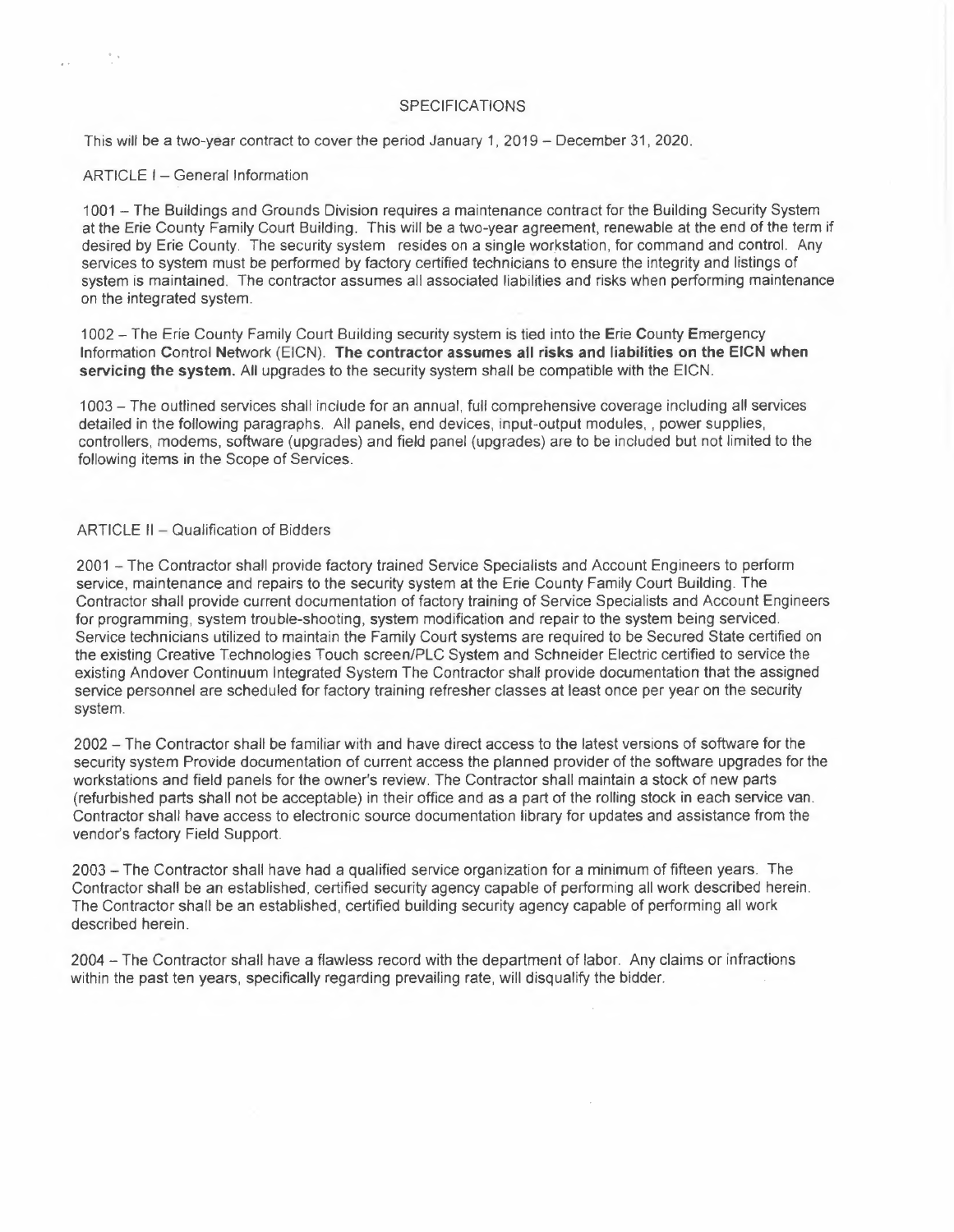#### ARTICLE III - Scope of Services

in the

 $\sim$ 

3001 - The Service Specialists shall perform reporting and documentation functions that will allow the Contractor to provide the Owner with a report detailing the time, date, and cause of each critical failure alarm, as well as a listing of the time, date, and result of each time that the system tested. When requested by Erie County, the Contractor shall provide the Owner with a report as described above for the applied services.

3002 - During the service period, the Contractor shall provide both online and onsite support 24 hours per day, 7 days per week as described below for the security system

Online Support: In the event of a service call the Contractor shall respond online within 2 hours of notification of the event. This online response shall consist of a technician dialing up the site with a fully functional operator's workstation in order to attempt to correct the problem via phone line. The technician's workstation shall provide all of the capabilities that would be available to the technician if he were working on the security system at the project site. As part of the technical proposal the Contractor shall document the means by which this will be accomplished. Automated means of backing up the panel data will be acceptable. In the event that the Contractor does not possess an automated system capable of keeping the technicians panel software current then one of the Contractor's technicians shall visit the site once per month in order to secure a complete copy of the system database and software.

Onsite Support: In the event that the on-call technician is unable to resolve the problem via a phone line connection then one of the Contractor's technicians shall be dispatched to the site to resolve the problem. The technician that responds to the project site shall have all necessary parts required to restore the security system to its fully specified functionality and shall arrive at the site no later than four hours after the initial call was placed to the Contractor. Contractors that do not offer 24 hour per day, 7 day per week support of this nature will not be acceptable.

3003 - Network Analysis and Optimization: Two times per year the Contractor shall perform a complete suite of diagnostics on the security Network. These diagnostics shall include analysis and trouble shooting of the following communication network electrical characteristics: wave form characteristics, bit timing, grounding/shorting, and excess capacitance. Additionally the diagnostics shall include analysis and trouble shooting of the following communication protocol attributes: excessive trunk traffic, unresolved points, % token passing, token passing timing. Upon completion of these tests the Contractor shall provide the Owner with a detailed report containing the results of each test as well as a narrative describing what the results mean and the actions taken by the Contractor in order to resolve any abnormal results.

3004 -System Loop Analysis and Optimization: For critical control loops in the system that do not have automatic self zeroing capability, the Contractor shall perform a complete device recalibration of the loop. The Contractor shall provide the Owner with a report of the results of the loop analysis completed.

3005 - Preventive Maintenance Services: Preventive maintenance shall be performed in accordance with a computer generated program of standardized maintenance routines tailored to the Owner's security system. Each schedule shall list the equipment name, location, and appropriate preventive maintenance functions to be performed during that month. Preventative maintenance services shall be provided monthly for the security system. If the systems dictate more time needed to ensure performance, it will be the Contractors responsibility.

3006 -Protection and Recovery Services: On a quarterly basis the Contractor shall perform backups of the complete database. These backups shall be performed automatically for the security system by having a remote, dedicated computer system dial in to the system to perform the system backup. In the event that Contractor elects to perform these backups manually while onsite, the backups must be performed during the same time frame. Additionally in the case of manually performed backups the Contractor must then make three full copies of the backup. One copy shall be stored at the site, one copy shall be stored at the Contractor's office, and a third copy shall be transferred to another media (such as a CD-ROM drive) in order to provide adequate protection against inadvertent damage to either the backup media or the backup device.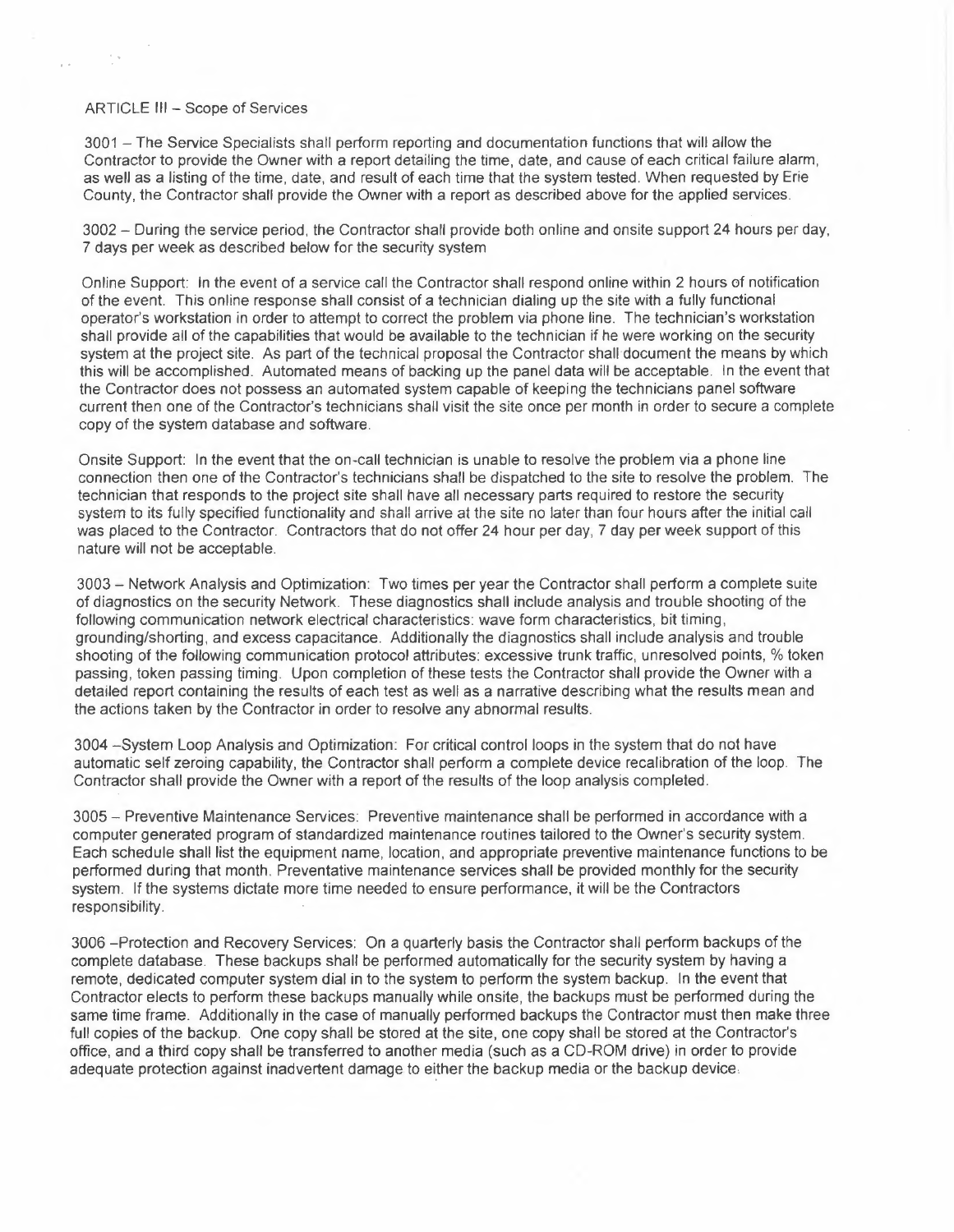3007 - Software Upgrades: As new versions of the security system software are introduced (at least once per year) they shall be installed on the Owner's workstations. Immediately (within 24 hours) upon beginning the installation of the upgrade, the Contractor shall provide the Owner with onsite training in order to familiarize the Owner's staff with all of the software's new features and capabilities. Additionally the Contractor shall provide the Owner with updated system documentation. If during the course of agreement the Contractor releases an upgrade, that requires an interface or gateway panel in order to communicate with the existing security components, then the Contractor shall provide and install all necessary interface or gateway panels in addition to the upgraded or new operator workstation software. Any upgrades to the PC platform or operating system of the operator's workstation will be in accordance to manufacturer guidelines to ensure the integrity of the system is maintained.

, .

 $\frac{1}{2}$  .

3008 - Operator Workstation Upgrades: The Contractor shall upgrade the workstation, printer, and monitor during the 2nd term of this agreement for the security system. The upgrade shall not interfere with any of the facility day-to-day operations or any critical data transmitted on the EICN. All equipment shall meet or exceed the existing UL listings and guidelines.

3009 -Field panel Upgrades: The Contractor shall provide and install any new or upgraded Panel firmware that is released by the Contractor during the course of this agreement. This new or upgraded firmware shall be provided for all installed field panels. Additionally the Contractor shall provide, at the project site, training detailing the impact of this new processor and instructing the Owner's personnel on how to incorporate the new features into the operation of the system...

3010 – Security System Maintenance: The Contractor shall maintain the security systems in peak operating condition through maintenance and repairs to the below listed equipment. Video Monitoring System: Central processing equipment, video monitors, video cameras and associated mountings, gimbals and directional drive motors, video camera pointing devices, video taping equipment and associated devices. Door Locking System: Central workstation, central processing equipment, software, central control equipment, touch screen controls, door locking and door release mechanisms, door swipe card and proximity readers, access control and monitoring equipment for overhead garage door openers. Intercom System: Panic alarm system, alarm initiating devices and audible devices.

3012 - Repair and Replacement: The Contractor shall provide all repair labor and materials to maintain the security system in operable condition. The intent is to ensure that the entire security system and associated controls are maintained in operating condition. The Contractor will be responsible for all repairs to system control elements, inclusive. All items in between shall be included in this contract (i.e. panels, programs, wiring, relays, contacts, etc.). Damages to equipment resulting from accidents, fire, storm, water, negligence by owner or by any reason beyond the contractors control other than wear and tear or malfunctioning equipment, shall not be the responsibility of the contractor.

3013 - Account Management: In order to ensure that all of the Contractor efforts are being delivered in a coordinated manner, and to provide oversight and management of the Contractor's contractual responsibilities under this agreement, the Contractor shall assign a project manager with full responsibility and authority to act on the Contractor's behalf. The lead technician for the project and the installation project manager shall not be acceptable as the project manager; it must be a member of the Contractor's staff whose sole responsibility is to manage service agreements of this nature.

3014 - Quality Assurance. The contractor shall meet with the Buildings and Grounds personnel to discuss your performance and our satisfaction with the quality of service that is being provided. We will discuss the performance of the security system and facility operations and make recommendations for improvements.

3015 - Emergency Service. The contractor will respond onsite to emergencies within (2) hours of notification. The emergency will be billable if the security system was damaged due to anything other than component failure. If the system failed due to component failure, it will be the responsibility of the contractor to fix the system inclusive to this agreement.